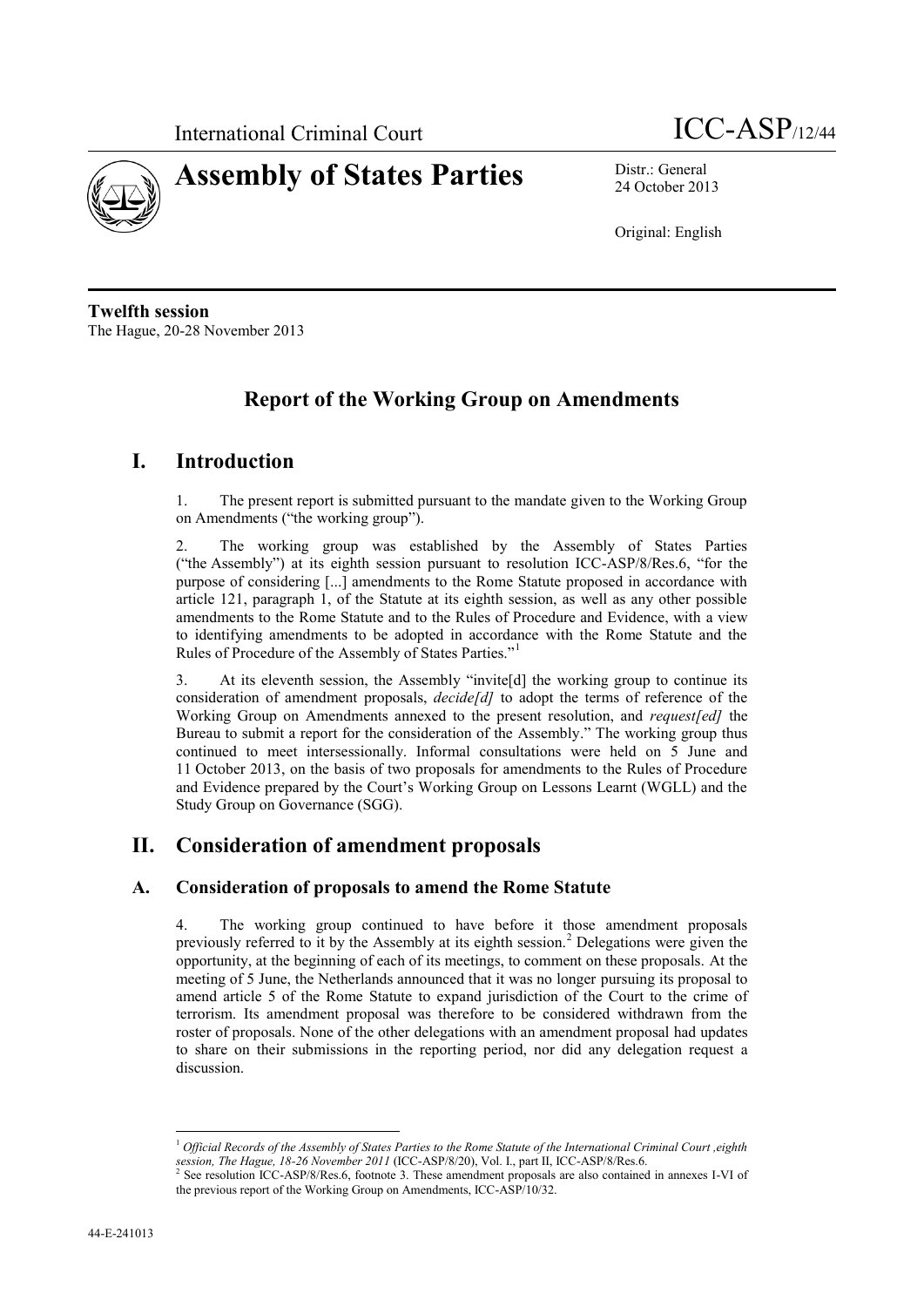#### **B. Consideration of amendments of the Rules of Procedure and Evidence**

5. At its meeting on 5 June 2012, the working group considered the WGLL proposal to amend Rule 100 of the Rules of Procedure and Evidence. The WGA had before it the report of the Working Group on Lessons Learnt of 27 March and an updated interim report of the Study Group on Governance (SGG) on rule 100, dated 31 May 2013. Rule 100 concerns the decision-making for the Court to sit outside The Hague in accordance with Article 3(3) of Rome Statute. The amendment provides for a more unambiguous and expeditious process for designating an alternate seat by giving the Trial Chamber the authority to decide the issue to the Court's President, on the basis of an assessment prepared by the Registry of the Court and an absolute majority recommendation of the judges of the relevant Chamber.

6. After a comprehensive briefing by The Hague Working Group's SGG (Cluster I) cofocal point Thomas Henquet (Netherlands), the WGA decided without further discussion to recommend the amendment proposal for adoption in its current form to the upcoming 12th session of the Assembly of States Parties, subject to the formal submission of the proposal by the judges of the Court according to article 51(2) of the Rome Statute.

7. During a plenary session held on 11 July 2013, the judges of the International Criminal Court agreed, in accordance with article 51(2)(b) of the Rome Statute, to propose to the Assembly of States Parties the amendment to rule 100, as endorsed by the Working Group on Amendments in New York on 5 June 2013. This decision was communicated to the President of the Assembly by way of a letter dated 4 September 2013. During its meeting on 11 October, the WGA took note of the letter and reaffirmed its recommendation to the Assembly to adopt the amendment to Rule 100 as submitted.

8. At its meeting of 11 October, the working group discussed the second amendment emanating from the Court in the reporting period. The proposed new Rule 68 of the Rules of Procedure and Evidence would allow the judges of the Court to reduce the length of Court proceedings and streamline evidence presentation by increasing the instances in which prior recorded testimony could be introduced instead of hearing the witness in person, while paying due regard to the principles of fairness and the rights of the accused.

9. The WGA had before it the WGLL's report (rev. 1) on rule 68, dated 27 September 2013, and the finalized draft report of the Study Group on Governance (SGG), also dated 27 September 2013, which included in annex 2 a draft resolution for joint adoption of the amendments to rules 100 and 68. The meeting again benefited from a comprehensive presentation by Thomas Henquet (Netherlands), this time through video link.

10. In the following discussion, many delegates expressed their support for the proposed amendments to Rule 68. Some delegations who originally had concerns expressed appreciation that those concerns had been addressed and that these amendments appeared to help expedite the workings of the Court in addition to providing safeguards for the rights of the accused and without prejudice to Article 68(3) of the Rome Statute. It was likewise acknowledged that the proposed amendments had been through a comprehensive review, including by all relevant organs of the Court. Against this background, an in order to provide a comprehensive record of the revised text, several delegations suggested that the elements and discussions surrounding the proposed text should be understood as part of the *travaux préparatoires* of Rule 68. This was acknowledged by the WGA, and full reference is hereby made to the above mentioned reports of the WGLL and the SGG that informed the WGA's treatment of Rule 68

11. In this understanding, the WGA decided to recommend the amendment proposal for adoption in its current form to the upcoming 12th session of the Assembly of States Parties, subject to the formal submission of the proposal by the judges of the Court according to article 51(2)(b) of the Rome Statute. Upon recommendation by the Chair, the WGA further decided that the draft resolution for joint adoption of the amendments to rules 100 and 68, as contained in annex 2 of the finalized draft report of the Study Group on Governance (SGG), dated 27 September 2013, be integrated into the report of the WGA for submission to the Assembly.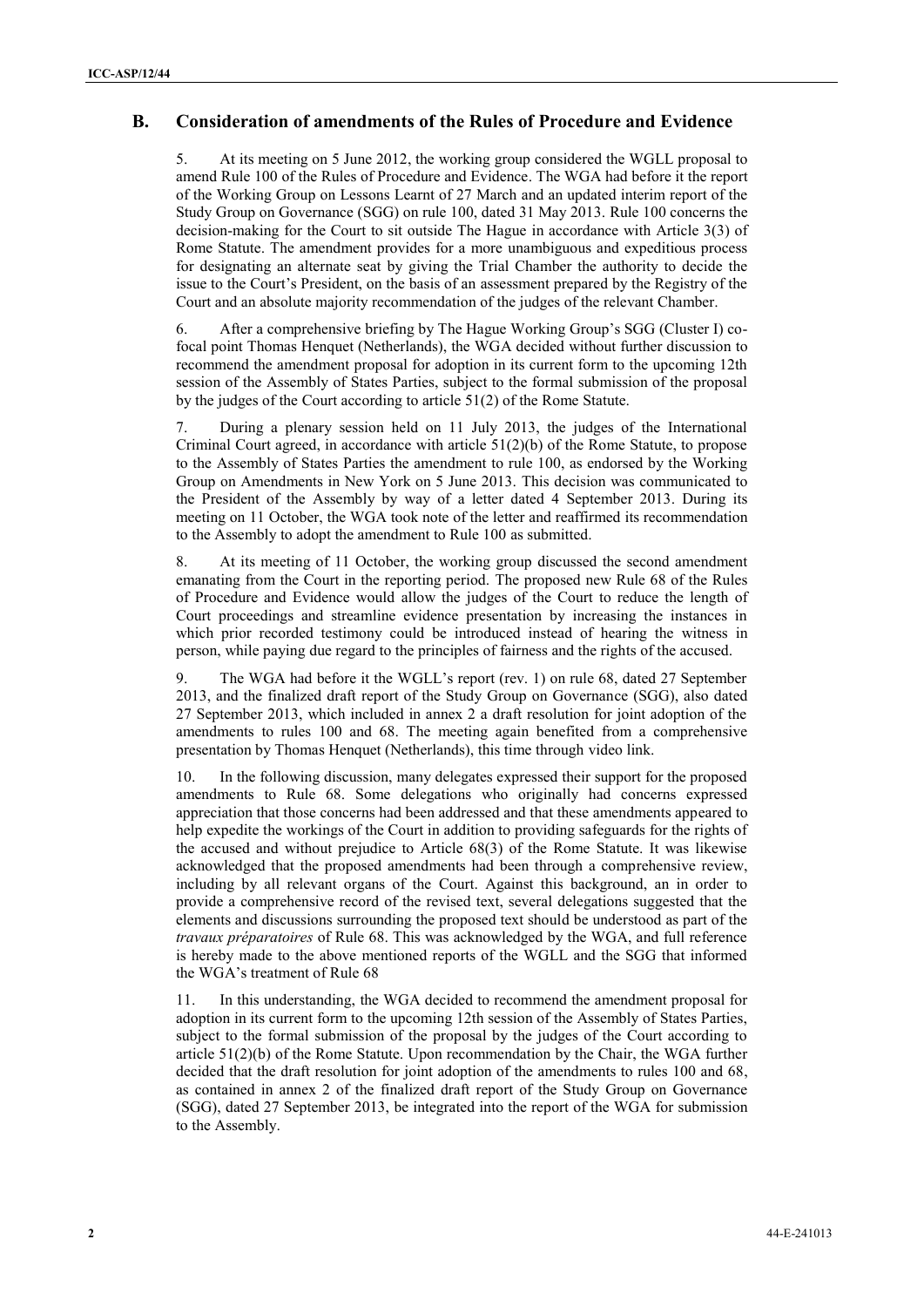## **III. Exchange of information on the status of ratification of the Kampala amendments to the Rome Statute**

12. On its 5 June 2013 meeting, the working group was informed of the recent ratification by Botswana and Germany of both set of amendments adopted in Kampala, and on its 11 October 2013 meeting, of additional ratifications of Andorra, Uruguay, Cyprus and Slovenia, also for both set of amendments. At the time of reporting, 11 countries had thus ratified the crime of aggression and 14 the amendment regarding article 8 of the Rome Statute.

## **IV. Recommendations**

13. The working group recommends that the Assembly adopt the amendment proposals for Rules 68 and 100 of the Rules of Procedure and Evidence on the basis of the draft resolution in annex I.

14. The working group recommends that the Assembly include in the omnibus resolution an updated paragraph on its work as contained in annex II.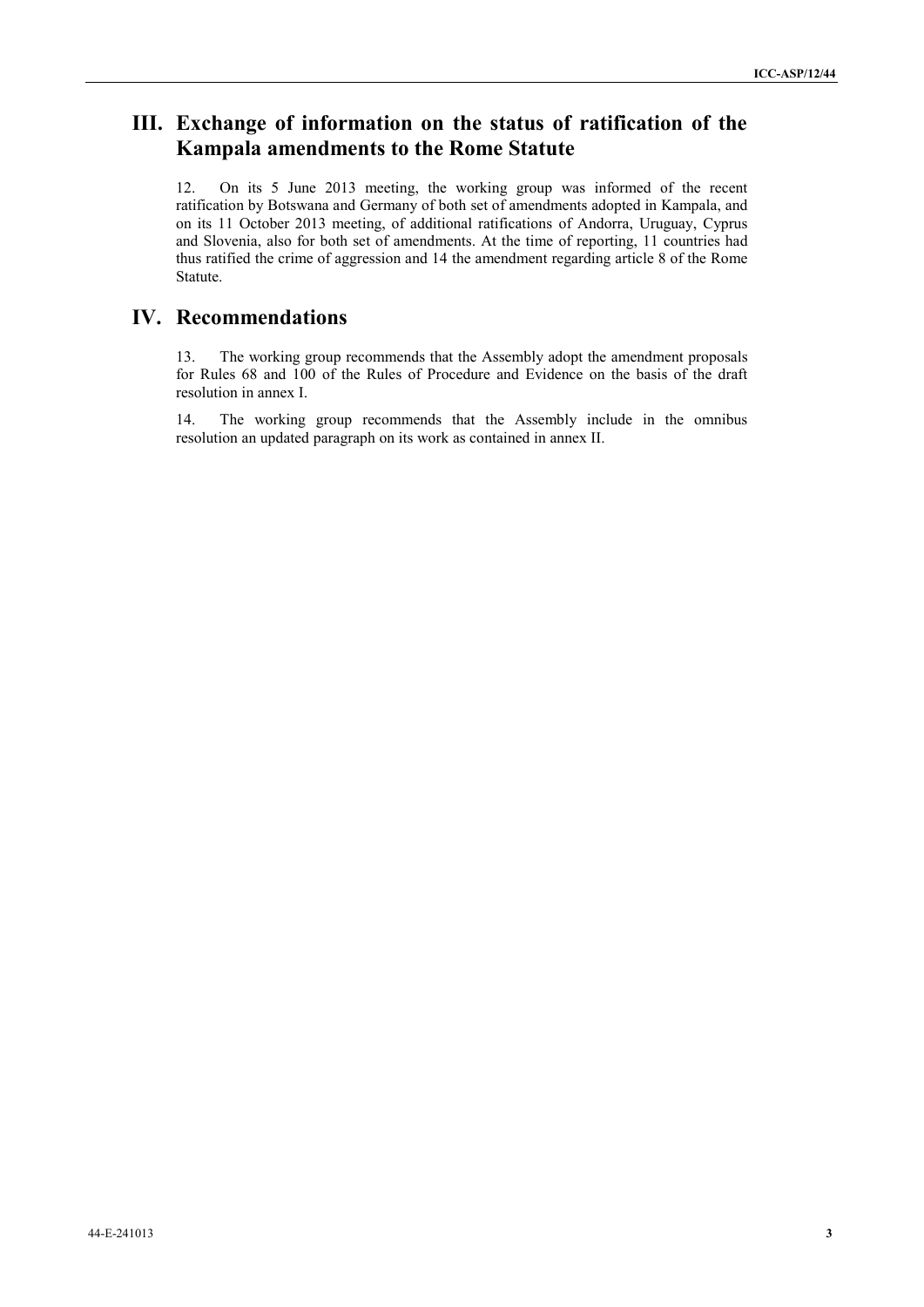#### **Annex I**

## **Draft resolution: Amendment to Rule 68 and Rule 100 of the Rules of Procedure and Evidence**

#### *The Assembly of States Parties,*

*Recalling* the need to conduct a structured dialogue between States Parties and the Court with a view to strengthening the institutional framework of the Rome Statute system and enhancing the efficiency and effectiveness of the Court while fully preserving its judicial independence, and *inviting* the organs of the Court to continue engaging in such a dialogue with States Parties,

*Recognizing* that enhancing the efficiency and effectiveness of the Court is of common interest both for the Assembly of States Parties and the Court,

*Commending*, in this regard, the judges of the Court, acting pursuant to article 51, paragraph 2 (b), of the Rome Statute,

*Noting* the report of the Study Group on Governance to the Bureau of the Assembly of States Parties, 1

1. *Decides* that the following shall replace rule 100 of the Rules of Procedure and Evidence:<sup>2</sup>

"Rule 100

Place of proceedings

1. In a particular case, where the Court considers that it would be in the interests of justice, it may decide to sit in a State other than the host State, for such period or periods as may be required, to hear the case in whole or in part.

2. The Chamber, at any time after the initiation of an investigation, may proprio motu or at the request of the Prosecutor or the defence, decide to make a recommendation changing the place where the Chamber sits. The judges of the Chamber shall attempt to achieve unanimity in their recommendation, failing which the recommendation shall be made by a majority of the judges. Such a recommendation shall take account of the views of the parties, of the victims and an assessment prepared by the Registry and shall be addressed to the Presidency. It shall be made in writing and specify in which State the Chamber would sit. The assessment prepared by the Registry shall be annexed to the recommendation.

3. The Presidency shall consult the State where the Chamber intends to sit. If that State agrees that the Chamber can sit in that State, then the decision to sit in a State other than the host State shall be taken by the Presidency in consultation with the Chamber. Thereafter, the Chamber or any designated Judge shall sit at the location decided upon."

2. *Further decides* that the following shall replace rule 68 of the Rules of Procedure and Evidence,<sup>3</sup> and *noting* that the rule as amended is without prejudice to article 68(3) of the Rome Statute:

"Rule 68

Prior recorded testimony

1. When the Pre-Trial Chamber has not taken measures under article 56, the Trial Chamber may, in accordance with article 69, paragraphs 2 and 4, and after hearing the parties, allow the introduction of previously recorded audio or video testimony of a witness, or the transcript or other documented evidence of such testimony, provided that this would not be prejudicial to or inconsistent

l

<sup>&</sup>lt;sup>1</sup> Report of the Bureau on the Study Group on Governance (ICC-ASP/12/37).

<sup>2</sup> *Official Records … First session … 2002* (ICC-ASP/1/3 and Corr.1)*,* part II.A.

<sup>3</sup> *Ibid*.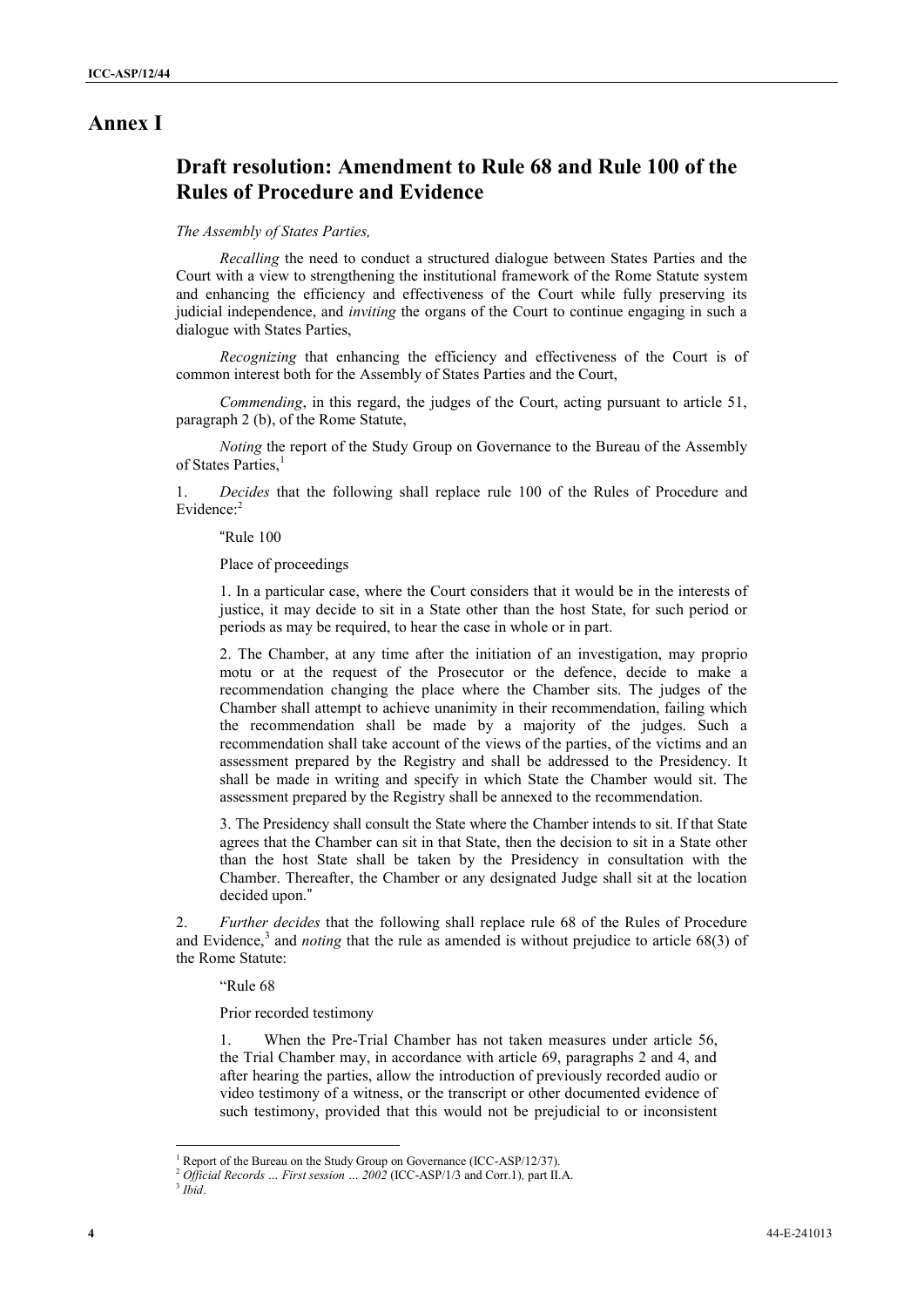with the rights of the accused and that the requirements of one or more of the following sub-rules are met.

2. If the witness who gave the previously recorded testimony is not present before the Trial Chamber, the Chamber may allow the introduction of that previously recorded testimony in any one of the following instances:

(a) Both the Prosecutor and the defence had the opportunity to examine the witness during the recording.

(b) The prior recorded testimony goes to proof of a matter other than the acts and conduct of the accused. In such a case:

(i) In determining whether introduction of prior recorded testimony falling under sub-rule (b) may be allowed, the Chamber shall consider, *inter alia*, whether the prior recorded testimony in question:

relates to issues that are not materially in dispute;

- is of a cumulative or corroborative nature, in that other witnesses will give or have given oral testimony of similar facts;

relates to background information;

is such that the interests of justice are best served by its introduction; and

has sufficient indicia of reliability.

(ii) Prior recorded testimony falling under sub-rule (b) may only be introduced if it is accompanied by a declaration by the testifying person that the contents of the prior recorded testimony are true and correct to the best of that person's knowledge and belief. Accompanying declarations may not contain any new information and must be made reasonably close in time to when the prior recorded testimony is being submitted.

(iii) Accompanying declarations must be witnessed by a person authorised to witness such a declaration by the relevant Chamber or in accordance with the law and procedure of a State. The person witnessing the declaration must verify in writing the date and place of the declaration, and that the person making the declaration:

is the person identified in the prior recorded testimony;

assures that he or she is making the declaration voluntarily and without undue influence;

states that the contents of the prior recorded testimony are, to the best of that person's knowledge and belief, true and correct; and

was informed that if the contents of the prior recorded testimony are not true then he or she may be subject to proceedings for having given false testimony.

(c) The prior recorded testimony comes from a person who has subsequently died, must be presumed dead, or is, due to obstacles that cannot be overcome with reasonable diligence, unavailable to testify orally. In such a case:

(i) Prior recorded testimony falling under sub-rule (c) may only be introduced if the Chamber is satisfied that the person is unavailable as set out above, that the necessity of measures under article 56 could not be anticipated, and that the prior recorded testimony has sufficient indicia of reliability.

(ii) The fact that the prior recorded testimony goes to proof of acts and conduct of an accused may be a factor against its introduction, or part of it.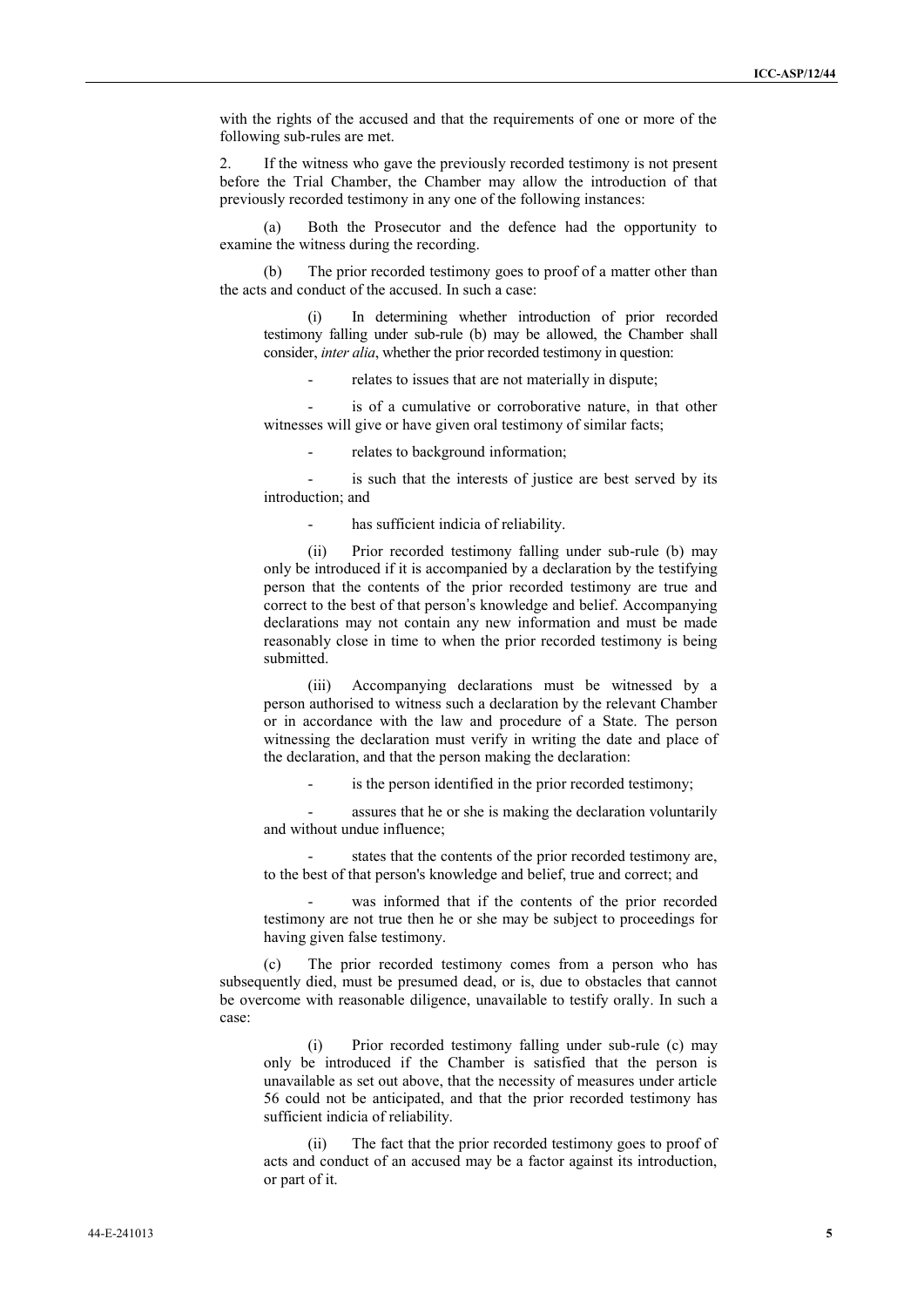(d) The prior recorded testimony comes from a person who has been subjected to interference. In such a case:

(i) Prior recorded testimony falling under sub-rule (d) may only be introduced if the Chamber is satisfied that:

the person has failed to attend as a witness or, having attended, has failed to give evidence with respect to a material aspect included in his or her prior recorded testimony;

the failure of the person to attend or to give evidence has been materially influenced by improper interference, including threats, intimidation, or coercion;

reasonable efforts have been made to secure the attendance of the person as a witness or, if in attendance, to secure from the witness all material facts known to the witness;

the interests of justice are best served by the prior recorded testimony being introduced; and

the prior recorded testimony has sufficient indicia of reliability.

(ii) For the purposes of sub-rule (d)(i), an improper interference may relate, *inter alia,* to the physical, psychological, economic or other interests of the person.

(iii) When prior recorded testimony submitted under sub-rule (d)(i) relates to completed proceedings for offences defined in article 70, the Chamber may consider adjudicated facts from these proceedings in its assessment.

(iv) The fact that the prior recorded testimony goes to proof of acts and conduct of an accused may be a factor against its introduction, or part of it.

3. If the witness who gave the previously recorded testimony is present before the Trial Chamber, the Chamber may allow the introduction of that previously recorded testimony if he or she does not object to the submission of the previously recorded testimony and the Prosecutor, the defence and the Chamber have the opportunity to examine the witness during the proceedings."